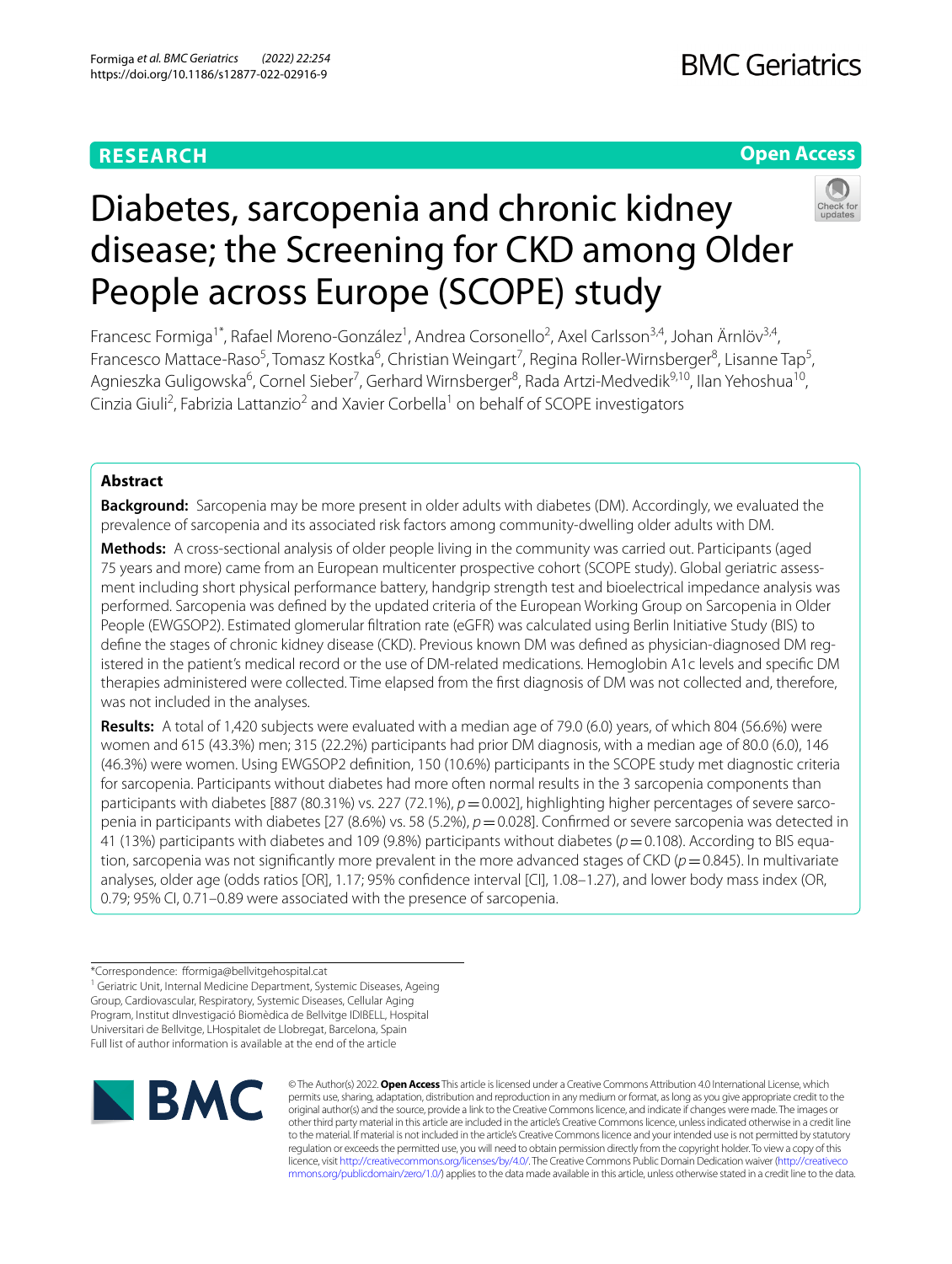**Conclusions:** One tenth of all older community-dwelling subjects have sarcopenia. Older age and being thinner, but not worse renal function, were associated with higher prevalence of sarcopenia in older older adults with diabetes. **Keywords:** Sarcopenia, Diabetes, Elderly, Chronic kidney disease, Renal failure

#### **Introduction**

Sarcopenia is a muscle disease common among adults of older age defned by low levels measured by three parameters as indicator of severity: muscle strength, muscle quantity/quality and physical performance [\[1](#page-9-0)].

A bidirectional association between diabetes and sarcopenia, particularly when complications of diabetes exist has been reported  $[2]$  $[2]$ . Thus, a close interrelationship between diabetes mellitus (DM) and sarcopenia has been described, in which longer duration of DM  $(>6$  years) and poorer glycaemic control (HbA1c>8.0%) have been reported to be associated with lesser muscle quality [[3–](#page-9-2) [5\]](#page-9-3). Furthermore, insulin resistance increases with age, and is underpinning several mechanisms in the induction of sarcopenia. In this regard, insulin is an anabolic hormone, which stimulates protein synthesis including those present in the muscles. Thus, defects in insulin signalling can lead to reduced muscle synthesis [\[5](#page-9-3)].

Loss of muscular strength, although it may be generalized, has mainly been described in the lower extremities in older people with DM [[6](#page-9-4)]. Accordingly, a clear relationship between lower quadriceps strength and slower gait speed has been observed in elderly Americans with DM [[6\]](#page-9-4). Similar fndings were found in Italy, where older patients with DM had lower walking speed than patients without DM, measured both at a short distance of 4 m and at greater than 400 m  $[7]$  $[7]$ . This transverse association between DM and sarcopenia has also been proven to exist in longitudinal studies (almost 5 years of followup) confrming a loss in walking speed in people with DM with respect to elderly subjects of the same age without diabetes [\[8\]](#page-9-6), although no diferences in grip strength were observed.

In patients with chronic kidney disease (CKD), the loss of muscle mass is much more intensive and the frst signs of sarcopenia are observed in younger patients than expected [\[9](#page-9-7)]. Sarcopenia is more common in patients who transit into the most advanced stages of CKD [\[10](#page-9-8)]. In a previous SCOPE study using the European Working Group on Sarcopenia in Older People 2 (EWGSOP2) definition, we reported a 10.6% percentage of sarcopenia. In this study, we confrmed that sarcopenia was more prevalent in participants who showed more advanced stages of CKD, according to BIS equation for estimating glomerular fltration rate (eFGR) (9.6% of sarcopenia in patients showing CKD stages 1 and 2 and 13.9% in CKD stages 3a, 3b and 4,  $p = 0.042$ ). Furthermore, a higher prevalence of sarcopenia depending on the severity levels of albuminuria was also documented: 9.3% in normo-albuminuric, 13.2% in micro-albuminuric and 16.8% in macro-albuminuric participants  $(p=0.019)$  [[11\]](#page-9-9).

Therefore, since micro and macroalbuminuriaare are frequent conditions in elderly patients, it is important to assess if sarcopenia is present, an issue rarely evaluated in routine clinical practice, with even fewer studies performed in Caucasian people [[11](#page-9-9)[–14](#page-9-10)].

In this respect, our frst objective was to assess if older community-dwelling people with DM have more sarcopenia than those without DM. Secondly, we evaluated the clinical diferences between sarcopenic and non-sarcopenic DM patients. Finally, potential diferences in sarcopenia percentages among patients with diabetes were also assessed according to basal eGFR.

#### **Methods**

#### **Study design and participants**

This cross-sectional study used data from the SCOPE study (European Grant Agreement no. 436849), a multicenter 2-year prospective cohort study involving patients older than 75 years attended at geriatric and nephrology outpatient services from participating institutions in Austria, Germany, Israel, Italy, the Netherlands, Poland and Spain. Methods of the SCOPE study have been extensively described elsewhere [\[11](#page-9-9), [15](#page-9-11)]. Briefly, exclusion criteria were: a) Age<75 years; b) End-stage renal disease (ESRD) (eGFR < 15 ml/min/1.73 m<sup>2</sup>) or dialysis at the time of enrollment; c) History of solid organ or bone marrow transplantation; d) Active malignancy within 24 months prior to screening or metastatic cancer; e) Life expectancy less than 6 months; f) Severe cognitive impairment (Mini Mental State Examination < 10); g) Any medical (ie. implanted cardioverter-defbrillator or pacemaker) or other reason (e.g. known or suspected inability of the patient to comply with the protocol procedure) in the judgement of the investigators, that the patient is unsuitable for the study; and h) Unwilling to provide consent and those who cannot be followed-up. After obtaining written informed consent, all participants underwent an extensive baseline visit including routine laboratory analysis and comprehensive geriatric assessment (CGA). The baseline visit was followed by follow-up visits at 12 and 24 months with intermediate phone contacts at 6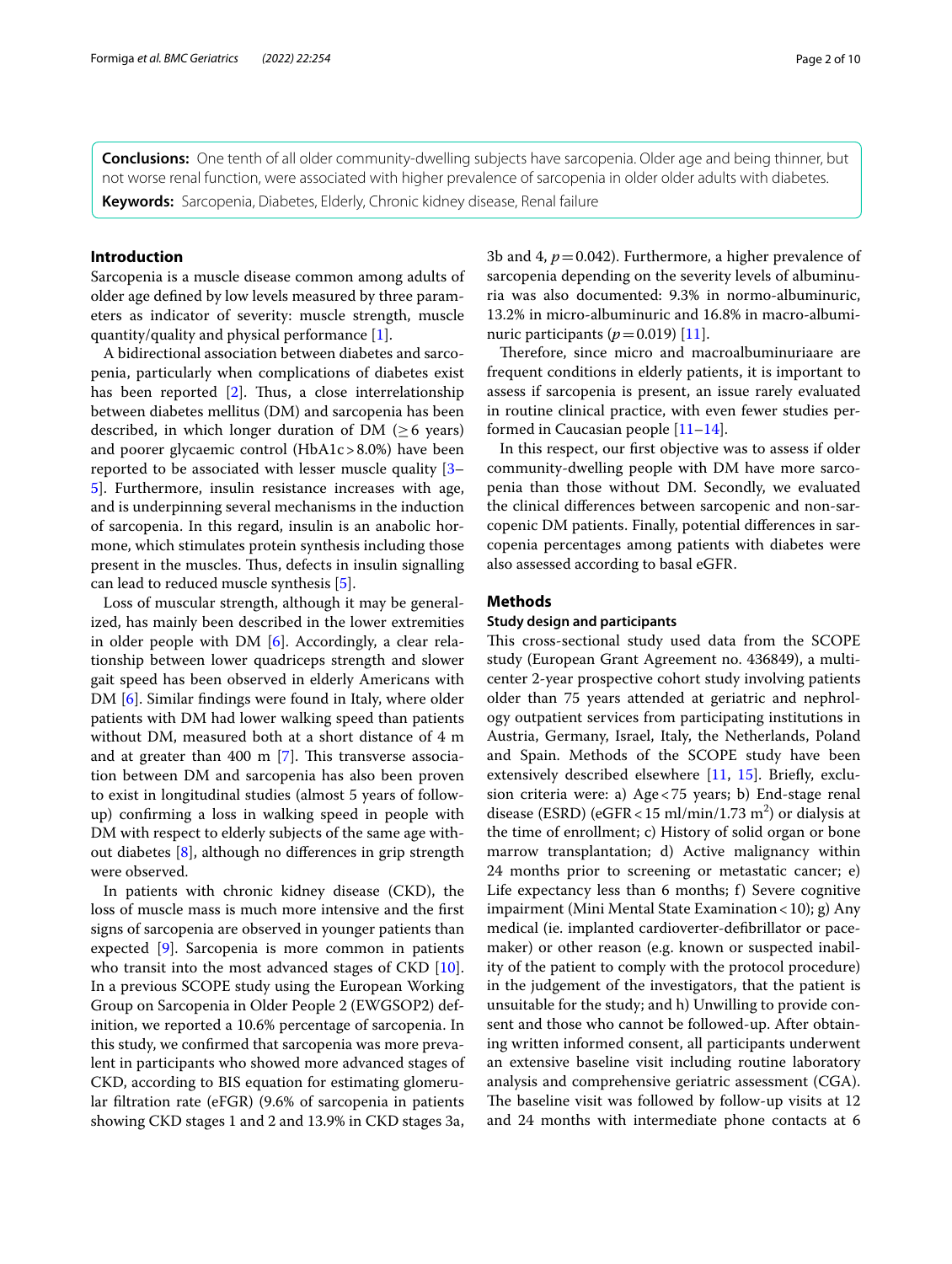and 18 months. Only baseline data were used in the present study [[11](#page-9-9), [15\]](#page-9-11).

Overall, 2,461 participants were initially enrolled in the study. Of them, 204 participants with missing serum creatinine and/or urinary albumin-to-creatinine ratio (ACR) were excluded, thus leaving a sample of 2,257 participants to be included in the initial analysis. For the aim of the present study, only those participants in whom sarcopenia could be assessed in its three components (muscle strength, muscle mass and physical performance) were considered. The variables muscle strength assessed by grip strength; muscle mass by bioelectrical impedance analysis (BIA); and physical performance by the Short Physical Performance Battery (SPPB) were available for 2,138 (94.7%), 1,462 (64.8%) and 2,256 (99.9%) participants, respectively. Participants with missing data mainly included those physically unable or unsteady, those presenting arthralgia or arthritis, those with an implanted cardioverter-defbrillator or pacemaker, or those not assessed due to any other safety reason in the judgement of the study investigators. In total, 1,420 participants were finally included [[11,](#page-9-9) [15\]](#page-9-11).

Anthropometric measures were collected and body mass index (BMI) was calculated by dividing body weight by height squared  $(kg/m^2)$  [\[16](#page-9-12)]. Cognitive function was assessed by the Mini Mental State Examination (MMSE) [[17](#page-9-13)]; depressive symptoms were assessed by the Geriatric Depression Scale (GDS) in its short form [\[18\]](#page-9-14); the ability to perform activities of daily living (ADL) [\[19\]](#page-9-15) and instrumental activities of daily living (IADL) [\[20\]](#page-9-16) was also assessed. The Cumulative Illness Rating Scale for geriatrics (CIRS-G) [\[21\]](#page-9-17) was administered to account for comorbidity burden. There were no statistically significant diferences between the included and excluded participants (either missing serum creatinine or ACR, or any measurement required for sarcopenia full assessment in its three components) in terms of age, gender, living alone rate, education years, ADL score, MMSE score, number of chronic medications and serum creatinine levels, although higher IADL score, GDS score and CIRS-G total score.

#### **Assessment of sarcopenia**

Following the revised EWGSOP2 criteria for an operational definition of sarcopenia  $[1]$  $[1]$ , all three components: muscle strength, muscle mass, and physical performance were assessed. Probable sarcopenia was identifed when low muscle strength was present. Diagnosis of sarcopenia was confrmed when low muscle strength and low muscle mass were both present, and criteria for severe sarcopenia were met when sarcopenia was concurred with low physical performance. The SARC-F questionnaire was not applied as we did the initial screening.

Muscle strength was assessed by the handgrip strength test [[22\]](#page-9-18), using a hydraulic grip strength dynamometer (Model J00105 JAMAR Hydraulic Hand, Lafayette Instrument Company, USA). Participants were encouraged to squeeze as hard as they could, 3 attempts were allowed for each hand alternating sides and the maximum measurement was registered. EWGSOP2 recommended cutoff points for low muscle strength were used,  $<$  27 kg for men and <16 kg for women.

Body composition in terms of fat and fat-free mass was assessed by BIA using the AKERN BIA 101 New Edition 50 kHz monofrequency device (AKERN SRL, Florence, Italy). Appendicular skeletal muscle mass (ASM) was estimated using the Sergi et al. equation [[23](#page-9-19)], a cross-validated equation for standardization specifcally derived from older European populations, as recommended by the EWGSOP2 consensus. A decision was made to apply no adjustment for body size to ASM measures, as also contemplated in the consensus. Following the EWGSOP2 cut-off points, low muscle mass was defned by an ASM< 20.0 kg for men and < 15 kg for women.

Physical performance was assessed by the SPPB, a composite test consisting of a balance test (ability to stand for 10 s with feet close together side by side, then in semitandem and then in full-tandem positions), a gait speed assessment (usual time to walk 4 m), and a chair stand test (time to raise from a chair and return to the seated position 5 times without using arms) [\[24](#page-9-20)]. A score from 0 to 4 was assigned to each test, thus summing up to a maximum total score of 12. As suggested by the EWG-SOP2 consensus, a total score of  $\leq$ 8 was considered to indicate low physical performance.

Men and women were evaluated together, applying the diferent diagnostic criteria in each case [\[11](#page-9-9)].

#### **Assessment of kidney function**

Serum creatinine was measured at local level by standard methods. Creatinine-based eGFR was calculated using the Berlin Initiative Study equation (BIS) [[25](#page-9-21)]: 373  $6 \times$  creatinine<sup>-0.87</sup>  $\times$  age<sup>-0.95</sup>  $\times$  0.82(if female). Categories of CKD were defned according to the Kidney Disease Improving Global Outcomes (KDIGO) guidelines [[26\]](#page-9-22). Moreover, CKD categories were later combined into two groups: eGFR $\geq$  60 ml/min/1.73 m<sup>2</sup> (categories 1 and 2) and  $eGFR < 60 \text{ ml/min}/1.73 \text{ m}^2$  (categories 3a, 3b and 4). Albumin in urine was detected by urine spot analysis and expressed as mg albumin per gram urine (mg/g), and albumin-to-creatinine ratio (ACR) was calculated and reported as mg albumin per gram creatinine (mg/g). Severity categories of albuminuria were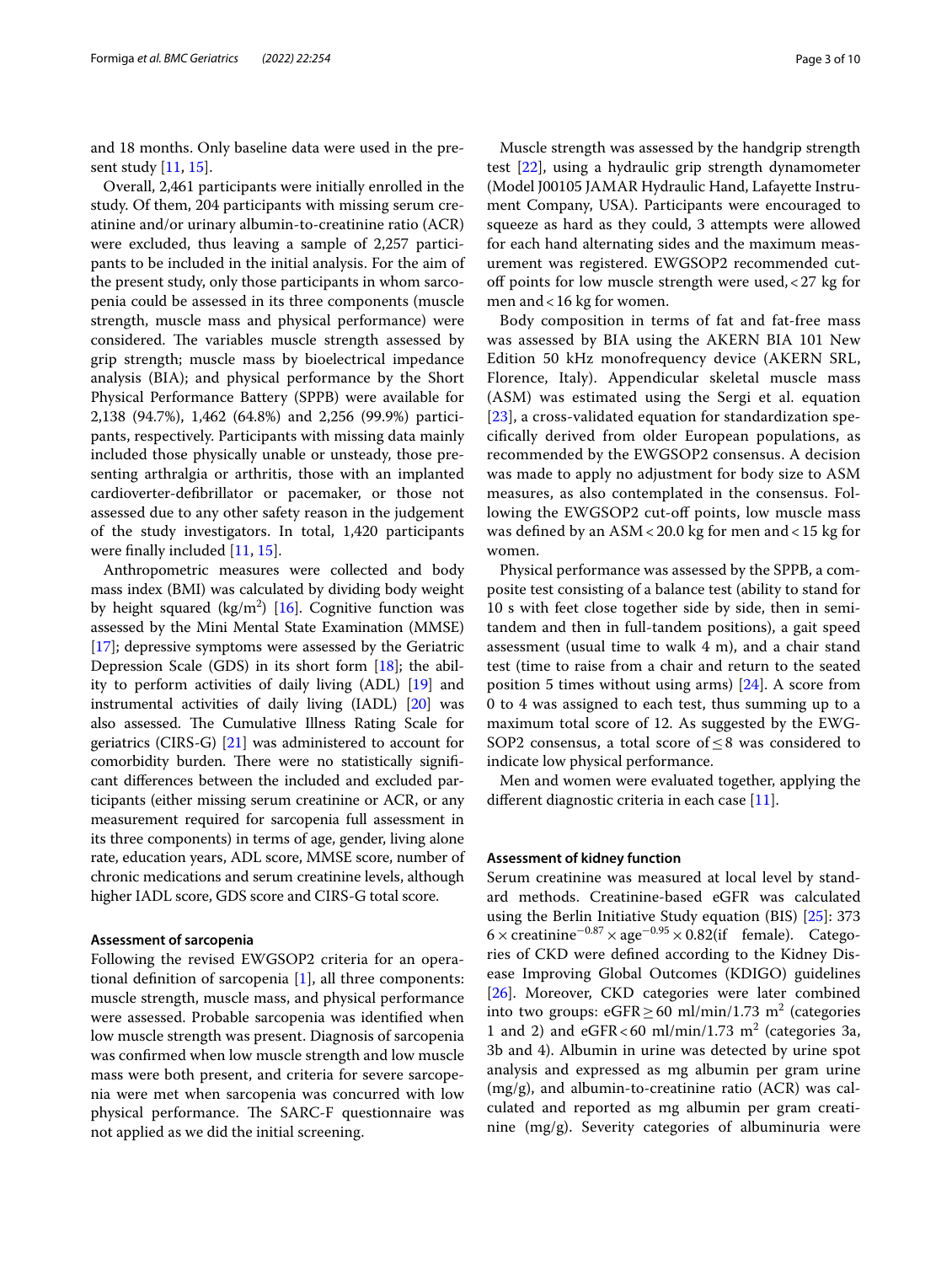also defned according to the KDIGO guidelines: normoalbuminuria was defned as ACR<30 mg/g, micro-albuminuria as ACR 30–300 mg/g and macro-albuminuria as  $ACR > 300$  mg/g.

#### **Assessment of diabetes**

Previous known DM was defned as physician-diagnosed DM registered in the patient's medical record or the use of DM-related medications. Hemoglobin A1c levels DM and specifc therapies administered from DM diagnosis were collected. Time elapsed from the frst diagnosis of DM was not collected and, therefore, was not included in the analyses.

#### **Ethics**

All patients or their representatives signed an informed consent before being recruited for the study. Confdential information of the patients was protected according to national normative. The study protocol was approved by ethics committees at all participating institutions, and complies with the Declaration of Helsinki and Good Clinical Practice Guidelines.

#### **Statistical analysis**

All continuous variables were checked for normality by the Kolmogorov–Smirnov test. They were all nonnormally distributed, so they were expressed as median with interquartile diference. Categorical variables were expressed as number and percentage.

First, anthropometric measurements, BIA parameters, and sarcopenia components and categories were compared based on the presence or absence of DM.

Second, only for participants with diabetes, baseline characteristics, clinical management and in-hospital clinical course were compared based on the presence or absence of sarcopenia.

The differences between categorical variables was analyzed by the Chi-square test, with the correction of continuity when indicated. The differences between quantitative variables, according to sarcopenia categories, was analyzed by Mann-Witney test.

In order to obtain an estimate of the association with sarcopenia in participants with diabetes, a logistic regression analyses was performed. The model first model were was adjusted for age and gender, and the fully adjusted model model was adjusted fot age, gender, education level, hypertension, IADL, MMSE and BMI.

Statistical signifcance was set at *p* < 0.05. All statistical analyses were performed with SPSS version 24 (SPSS Inc., Chicago, IL, USA) and MedCalc (JMP® statistics software, USA).

#### **Results**

A total of 1,420 subjects were evaluated with a median age of 79.0 (6.0) years, of which 804 (56.6%) were women and 615 (43.3%) men.

#### <span id="page-3-0"></span>**Participants with diabetes**

315 (22.2%) participants had prior DM diagnosis, with a median age of 80.0 (6.0), 146 (46.3%) were women, 73 (23%) were living alone and median of educational years was 10.0 (5.0).

Overall median BMI was  $27.0 \text{ kg/m}^2$  (5.6). BMI values were higher in participants with diabetesthan in those without diabetes (28.6 (5.0) vs. 26.5 (5.3)); *p*<0.001. Fat mass percentage (FM%) (overall median 31.0 (12.0)) was also higher in participants with diabetes (32.0 (13.0) vs. 30.6 (12.0);  $p = 0.008$ ).

Median grip strength was 24.0 (13.0) kg in the total participants, and there were not diferences between both groups (24.0 (13.0) vs. 24.0 (13.0); *p*=0.655). Notwithstanding, a higher percentage of participants with diabetes showed low muscle strength (27.9% vs. 19.7%;  $p = 0.002$ ).

Median ASM as derived from BIA was 18.1 (6.5) kg (19.5 (6.6) vs. 17.7 (6.2); *p*<0.001) and following the EWGSOP2 recommended cut-off values, there was a lower percentage of participants with diabetes with low muscle mass (25.7% vs. 34.6%; *p*=0.003). Regarding the evaluation of SPPB, overall median score was 10.0 (3.0), and considering the recommended cut-off value of  $\leq$  8 points, participants with diabetes had lower physical performance (44.4% vs. 27.1%; *p*<0.001).

Table [1](#page-4-0) shows anthropometric measurements, BIA parameters, sarcopenia components and sarcopenia categories, stratifed by prior diabetes diagnosis. Participants without diabetes showed more often normal results in the 3 components of sarcopenia than participants with diabetes (80.3% vs 72.1%,  $p=0.002$ ); moreover, there were higher percentages of severe sarcopenia in participants with diabetes (5.2% vs 8.6%,  $p = 0.028$ ). Confirmed or severe sarcopenia was detected in 109 (9.8%) participants without diabetes and in 41 (13%) participants with diabetes ( $p = 0.108$ ). Table [2](#page-5-0) shows differences between the 315 diabetic participants with respect to sarcopenia (confrmed or severe sarcopenia) or no sarcopenia (not sarcopenic or probable sarcopenia) status (41 vs. 274 patients, respectively).

Among participants with diabetes, those with sarcopenia were older (83.0 vs. 79.0 years; *p*<0.001), with lesser years of education (8.0 vs. 10.0;  $p = 0.013$ ) and physically were significantly shorter  $(p < 0.001)$ , thinner  $(p < 0.001)$ , and with lower BMI  $(p<0.001)$ . Among the comorbidities evaluated, DM patients with sarcopenia only difered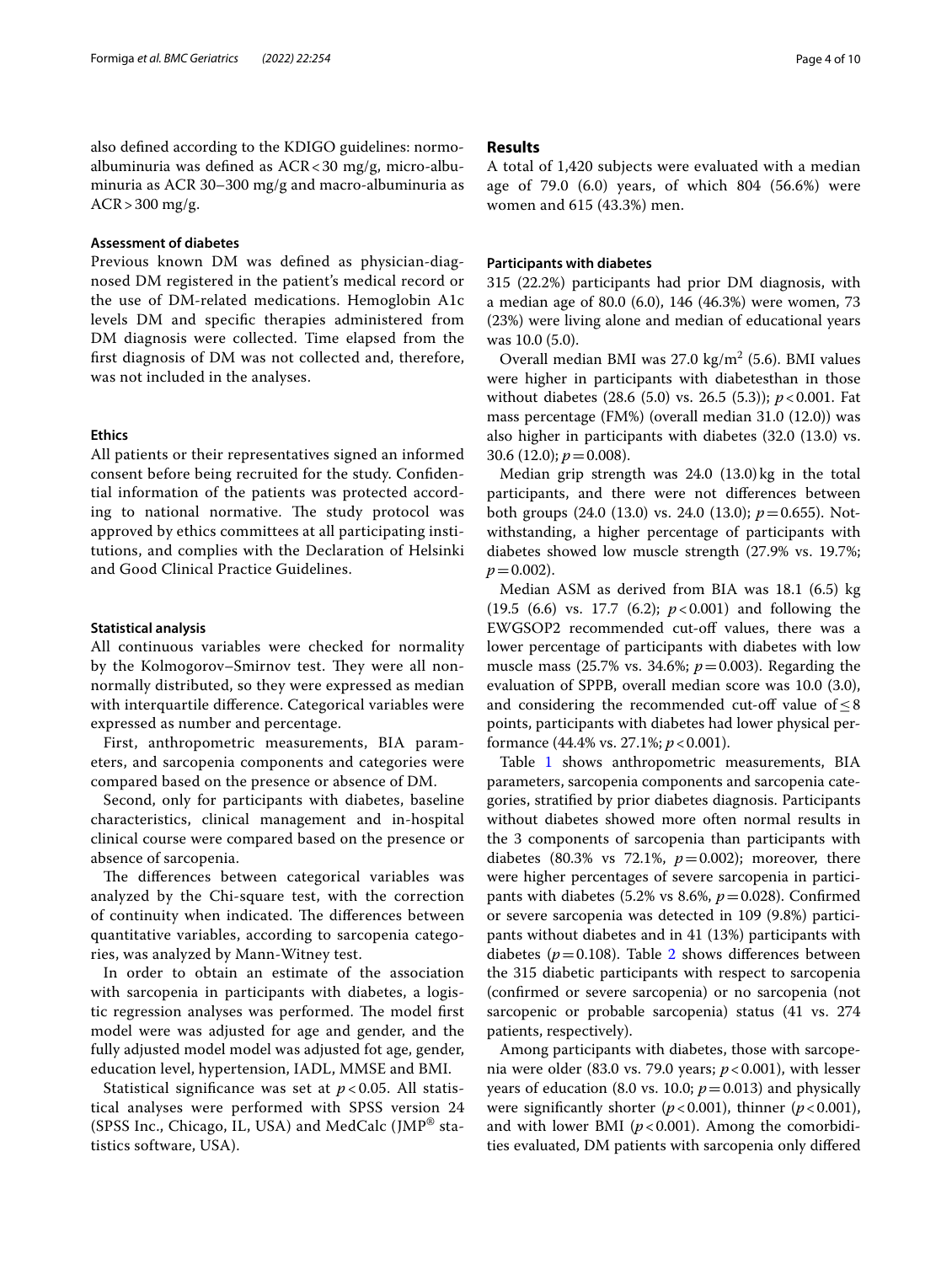|                             | <b>Total</b><br>$(n=1420)$ | <b>No diabetes</b><br>$(n=1105)$ | Diabetes ( $n = 315$ ) | p-value |
|-----------------------------|----------------------------|----------------------------------|------------------------|---------|
| Anthropometric measurements |                            |                                  |                        |         |
| height, cm                  | 162.0(14.0)                | 162.0 (13.0)                     | 164.5 (13.0)           | 0.056   |
| weight, kg                  | 72.0 (20.0)                | 71.0 (19.0)                      | 77.5 (19.0)            | < 0.001 |
| BMI, $\text{kg/m}^2$        | 27.0(5.6)                  | 26.5(5.3)                        | 28.6(5.0)              | < 0.001 |
| <b>BIA</b> parameters       |                            |                                  |                        |         |
| FFM, percentage             | 69.0 (12.0)                | 69.3 (12.0)                      | 68.0 (13.0)            | 0.008   |
| FFM, kg                     | 48.5 (15.0)                | 47.5 (14.0)                      | 51.9 (16.0)            | < 0.001 |
| FFMI, $kg/m2$               | 18.5(3.0)                  | 18.3(3.0)                        | 19.3(3.0)              | < 0.001 |
| FM, percentage              | 31.0 (12.0)                | 30.6 (12.0)                      | 32.0 (13.0)            | 0.008   |
| FM, kg                      | 21.9(11.9)                 | 21.2 (13.4)                      | 24.3 (11.8)            | < 0.001 |
| FMI, $kg/m2$                | 8.3(4.5)                   | 8.0(4.5)                         | 9.3(5.1)               | < 0.001 |
| ASM, percentage             | 0.25(0.04)                 | 0.25(0.05)                       | 0.25(0.05)             | 0.831   |
| ASM, kg                     | 18.1(6.5)                  | 17.7(6.2)                        | 19.5(6.6)              | < 0.001 |
| ASMI, $kg/m2$               | 6.9(1.3)                   | 6.8(1.4)                         | 7.3(1.4)               | < 0.001 |
| Grip strength, kg           | 24.0 (13.0)                | 24.0 (13.0)                      | 24.0 (13.0)            | 0.655   |
| SPPB score                  | 10.0(3.0)                  | 10.0(3.0)                        | 9.0(5.0)               | < 0.001 |
| Sarcopenia components       |                            |                                  |                        |         |
| Low muscle strength         | 306 (21.5)                 | 218 (19.7)                       | 88 (27.9)              | 0.002   |
| Low muscle mass             | 463 (32.6)                 | 382 (34.6)                       | 81 (25.7)              | 0.003   |
| Low physical performance    | 440 (31.0)                 | 300 (27.1)                       | 140 (44.4)             | < 0.001 |
| Sarcopenia categories       |                            |                                  |                        |         |
| No sarcopenia               | 1114 (78.5)                | 887 (80.3)                       | 227(72.1)              | 0.002   |
| Probable sarcopenia         | 156 (11.0)                 | 109 (9.9)                        | 47 (14.9)              | 0.011   |
| Confirmed sarcopenia        | 65(4.6)                    | 51 $(4.6)$                       | 14(4.4)                | 0.898   |
| Severe sarcopenia           | 85 (6.0)                   | 58 (5.2)                         | 27(8.6)                | 0.028   |

<span id="page-4-0"></span>**Table 1** Anthropometric measurements, BIA parameters, sarcopenia components and sarcopenia categories, stratifed by prior diabetes diagnosis

Continuous variables are expressed as median and interquartile diference. Abbreviations; *ASM* appendicular skeletal muscle mass, *ASMI* appendicular skeletal muscle mass index, *BIA* bioelectrical impedance analysis, *BMI* body mass index, *FFM* fat-free mass, *FFMI* fat-free mass index, *FM* fat mass, *FMI* fat mass index, *SSPB* short physical performance battery

from non sarcopenic showing a lower proportion of previous diagnosis of hypertension  $(p=0.012)$ . Moreover, DM patients with sarcopenia had poorer performance in IADL ( $p < 0.001$ ) and lower cognition scores ( $p = 0.002$ ). Regarding DM therapy at the time of basal assessment, there was no diference between participants with or without sarcopenia, either with the use of insulin or with any other oral drug for DM.

### **Sarcopenia according to kidney function in participants with diabetes**

According to BIS equation (Table [2](#page-5-0)), sarcopenia was not signifcantly more prevalent in patients with the most advanced stages of CKD  $(p=0.845)$ . The distribution of participants according to ACR categories showed higher prevalence rates of sarcopenia with increasing albuminuria categories, although without statistical signifcance  $(p=0.132)$ .

Table [3](#page-6-0) shows factors identified as associated with predictive sarcopenia in patients with diabetes. In this regard, analysis adjusted by age and gender showed that, in older patients with diabetes, sarcopenia was associated with older age, male gender, more years of education, absence of hypertension, and more IADL dependence or poor cognitive performance (MMSE adjusted<24) besides lesser BMI. In multivariate analyses, older age (odds ratios [OR], 1.17; 95% confdence interval [CI], 1.08–1.27), and lower body mass index (OR, 0.79; 95% CI, 0.71–0.89 were both associated with sarcopenia in our study population of older adults with diabetes.

## **Discussion**

Main fndings from our study were that participants with diabetes had a higher frequency of poor results in the 3 components of sarcopenia than participants without diabetes, thus having a higher proportion of sarcopenia and severe sarcopenia. Furthermore, older age and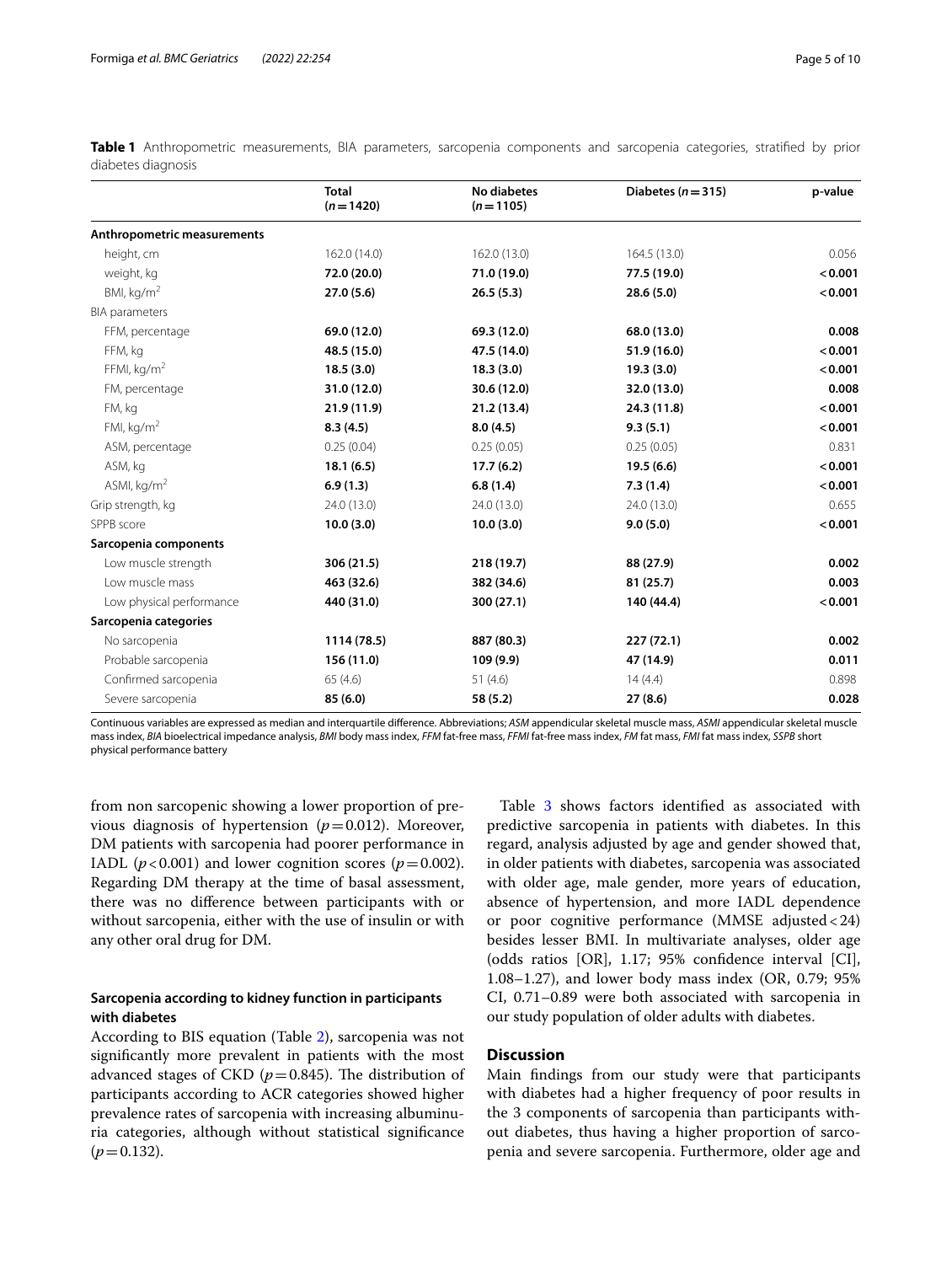## <span id="page-5-0"></span>**Table 2** Diferences between sarcopenic and non-sarcopenic participants with diabetes

|                                                                           | <b>Participants with diabetes</b><br>$(n=315)$ | Non sarcopenic<br>$(n=274)$ | Sarcopenic $(n=41)$ | p-value        |
|---------------------------------------------------------------------------|------------------------------------------------|-----------------------------|---------------------|----------------|
| Age, years                                                                | 80.0(6.0)                                      | 79.0 (6.0)                  | 83.0 (7.0)          | < 0.001        |
| Women, n (%)                                                              | 146 (46.3)                                     | 128 (46.7)                  | 18 (43.9)           | 0.736          |
| Living alone, n (%)                                                       | 73 (23.2)                                      | 63 (23.0)                   | 10(24.4)            | 0.843          |
| <b>Education, years</b>                                                   | 10.0(5.0)                                      | 10.0(5.0)                   | 8.0(6.5)            | 0.013          |
| <b>Comorbidities</b>                                                      |                                                |                             |                     |                |
| Hypertension, n (%)                                                       | 276 (87.6)                                     | 245 (89.4)                  | 31 (75.6)           | 0.012          |
| Stroke, n (%)                                                             | 26(8.3)                                        | 22(8.0)                     | 4(9.8)              | 0.708          |
| Hip fracture, n (%)                                                       | 14(4.4)                                        | 11(4.0)                     | 3(7.3)              | 0.339<br>0.183 |
| Osteoporosis, n (%)                                                       | 74 (23.5)                                      | 61(22.3)                    | 13(31.7)            |                |
| Parkinson, n (%)                                                          | 12(3.8)                                        | 9(3.3)                      | 3(7.3)              | 0.208          |
| At least 1 BADL dependent (intensive assis-<br>tance or dependent), n (%) | 20(6.3)                                        | 16(5.8)                     | 4(9.8)              | 0.337          |
| <b>IADL</b> score                                                         | 4.0 (12.0)                                     | 4.0 (11.0)                  | 9.0(16.0)           | < 0.001        |
| At least 1 IADL dependent (intensive<br>assistance or dependent), n (%)   | 160 (50.8)                                     | 131 (47.8)                  | 29 (70.7)           | 0.006          |
| MMSE adjusted score                                                       | 28.0(2.7)                                      | 28.0 (2.4)                  | 27.0(5.2)           | 0.117          |
| MMSE adjusted < 24, n (%)                                                 | 33 (10.5)                                      | 23 (8.4)                    | 10 (24.4)           | 0.002          |
| GDS score                                                                 | 2.0(2.3)                                       | 2.0(3.0)                    | 2.0(3.0)            | 0.471          |
| $GDS > 5$ , n $(\%)$                                                      | 36(11.5)                                       | 32 (11.7)                   | 4(9.8)              | 0.713          |
| CIRS-G total score                                                        | 10.0(7.0)                                      | 10.0(7.0)                   | 10.0(7.0)           | 0.721          |
| CIRS-G severity index                                                     | 1.6(0.6)                                       | 1.6(0.5)                    | 1.6(0.5)            | 0.793          |
| Number of current medications                                             | 9.0(4.0)                                       | 8.0(4.3)                    | 9.0(4.0)            | 0.532          |
| Creatinine, mg/dl                                                         | 1.1(0.6)                                       | 1.1(0.7)                    | 1.1(0.8)            | 0.832          |
| BIS eGFR, ml/min/1.73 $m2$                                                | 48.3 (22.2)                                    | 48.6 (22.0)                 | 46.2 (29.0)         | 0.877          |
| $\geq 90$                                                                 | 2(0.6)                                         | 2(0.7)                      | 0(0.0)              | 0.845          |
| $60 - 89$                                                                 | 74 (23.5)                                      | 62 (22.6)                   | 12(29.3)            |                |
| $45 - 59$                                                                 | 106 (33.7)                                     | 94 (34.3)                   | 12(29.3)            |                |
| $30 - 44$                                                                 | 99 (31.4)                                      | 87 (31.8)                   | 12 (29.3)           |                |
| $<$ 30                                                                    | 34 (10.8)                                      | 29 (10.6)                   | 5(12.2)             |                |
| $\geq 60$                                                                 | 76 (24.1)                                      | 64 (23.4)                   | 12 (29.3)           | 0.409          |
| <60                                                                       | 239 (75.9)                                     | 210 (76.6)                  | 29 (70.7)           |                |
| ACR, mg/g                                                                 | 21.0 (80.0)                                    | 19.4 (79.0)                 | 35.9 (213.0)        | 0.091          |
| $<$ 30                                                                    | 180(57.1)                                      | 162(59.1)                   | 18 (43.9)           | 0.132          |
| $30 - 300$                                                                | 91 (28.9)                                      | 77 (28.1)                   | 14 (34.1)           |                |
| > 300                                                                     | 44 (14.0)                                      | 35 (12.8)                   | 9(22.0)             |                |
| Albumin, g/dl                                                             | 4.0(1.0)                                       | 4.0(1.2)                    | 4.0(0.6)            | 0.879          |
| Fasting plasma Glucose, mg/dl                                             | 106.0 (133.0)                                  | 106.0 (132.0)               | 105.0 (140.0)       | 0.809          |
| Hemoglobin A1c %                                                          | 6.5(1.6)                                       | 6.5(1.6)                    | 6.4(1.2)            | 0.773          |
| Cholesterol, mg/dl                                                        | 155.0 (193.0)                                  | 158.0 (194.0)               | 135.0 (178.0)       | 0.542          |
| Triglycerides, mg/dl                                                      | 94.0 (141.0)                                   | 96.0 (142.0)                | 79.5 (113.0)        | 0.350          |
| Vitamin D, ng/mL                                                          | 26.1 (27.0)                                    | 25.7 (26.0)                 | 32.5 (34.0)         | 0.519          |
| DM therapy                                                                |                                                |                             |                     |                |
| Insulin, n (%)                                                            | 96 (30.6)                                      | 84 (30.7)                   | 12 (30.0)           | 0.933          |
| Metformin, n (%)                                                          | 172 (54.8)                                     | 150 (54.7)                  | 22 (55.0)           | 0.976          |
| Sulfonylureas, n (%)                                                      | 67(21.3)                                       | 60 (21.9)                   | 7(17.5)             | 0.526          |
| DPP4-I, n (%)                                                             | 14(4.5)                                        | 10(3.6)                     | 4(10.0)             | 0.069          |
| SGLT2, n (%)                                                              | 2(0.6)                                         | 2(0.7)                      | 0(0.0)              | 0.588          |
| GLP-1 RAs, n (%)                                                          | 4(1.3)                                         | 4(1.5)                      | 0(0.0)              | 0.442          |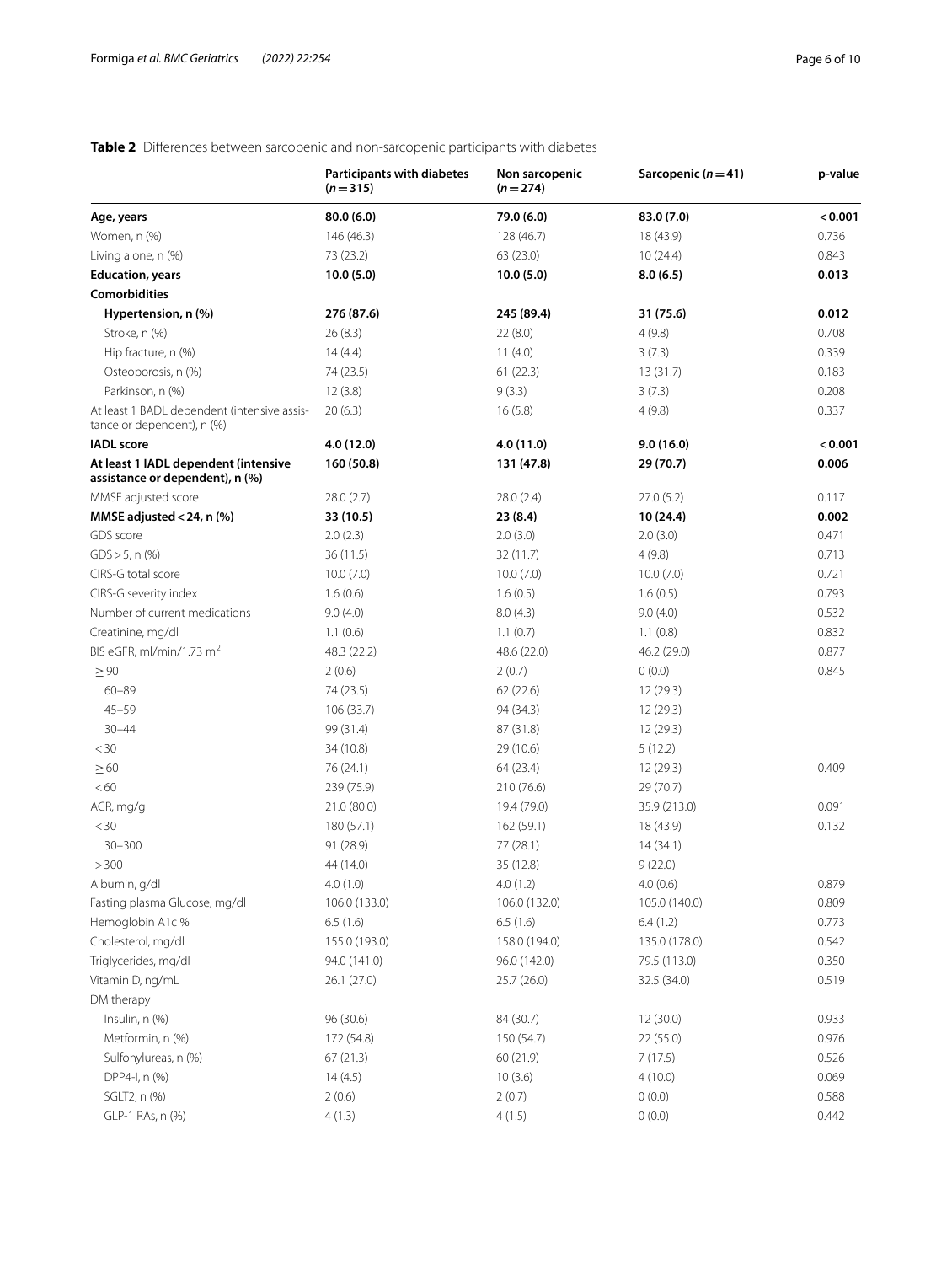#### **Table 2** (continued)

|                             | <b>Participants with diabetes</b><br>$(n=315)$ | Non sarcopenic<br>$(n=274)$ | Sarcopenic $(n=41)$ | p-value |
|-----------------------------|------------------------------------------------|-----------------------------|---------------------|---------|
| Anthropometric measurements |                                                |                             |                     |         |
| Height, cm                  | 164.5 (23.0)                                   | 165.1 (15.0)                | 158.5 (11.0)        | < 0.001 |
| Weight, kg                  | 77.5 (19.0)                                    | 79.9 (17.0)                 | 60.7 (12.0)         | < 0.001 |
| BMI, $kg/m2$                | 28.6(4.0)                                      | 29.1(5.1)                   | 26.3(4.6)           | < 0.001 |
| <b>BIA</b> parameters       |                                                |                             |                     |         |
| FFM, percentage             | 68.0 (12.8)                                    | 68.0 (13.8)                 | 69.0 (18.0)         | 0.071   |
| FFM, kg                     | 51.9 (16.0)                                    | 53.6 (17.2)                 | 42.6 (19.0)         | < 0.001 |
| FFMI, $kg/m2$               | 19.3(3.1)                                      | 19.6(3.3)                   | 18.1(2.1)           | < 0.001 |
| FM, percentage              | 32.0 (12.8)                                    | 32.0 (13.8)                 | 31.0(8.1)           | 0.082   |
| FM, kg                      | 24.3 (11.8)                                    | 26.0(12.1)                  | 20.0(7.6)           | < 0.001 |
| FMI, $kg/m2$                | 9.3(5.1)                                       | 9.5(5.4)                    | 8.1(3.4)            | 0.002   |
| ASM, percentage             | 0.25(0.05)                                     | 0.25(0.05)                  | 0.25(0.05)          | 0.919   |
| ASM, kg                     | 19.5(6.6)                                      | 20.6(6.3)                   | 16.4(4.9)           | < 0.001 |
| ASMI, $kg/m2$               | 7.3(1.4)                                       | 7.4(1.5)                    | 6.4(1.3)            | < 0.001 |
| Grip strength, kg           | 24.0 (13.0)                                    | 24.0 (13.0)                 | 24.0 (13.0)         | 0.655   |
| <b>SPPB</b> score           | 9.0(5.0)                                       | 9.0(5.0)                    | 8.0(5.0)            | 0.025   |
| SPPB Balance                | 4.0(2.0)                                       | 4.0(2.0)                    | 3.0(2.0)            | 0.101   |
| SPPB Gait Speed             | 3.0(2.0)                                       | 3.0(2.0)                    | 3.0(2.0)            | 0.092   |

Continuous variables are expressed as median and interquartile diference. Abbreviations; *ACR* albumin-to-creatinine ratio, *ADL* activities of daily living, *ASM* appendicular skeletal muscle mass, *ASMI* appendicular skeletal muscle mass index, *BIA* bioelectrical impedance analysis, *BIS* Berlin Initiative Study, *BMI* body mass index, *CIRS-G* cumulative illness rating scale for geriatrics, *CKD-EPI* Chronic Kidney Disease Epidemiological Collaboration, *DM* diabetes mellitus, *eGFR* estimated glomerular fltration rate, *FAS* Full Age Spectrum, *FFM* fat-free mass, *FFMI* fat-free mass index, *FM* fat mass, *FMI* fat mass index, *GDS* geriatric depression scale, *IADL* instrumental activities of daily living, *MMSE* mini mental state examination, *SSPB* short physical performance battery, *DPP4-I* dipeptidyl peptidase-4 inhibitors, *SGLT2* Sodium-glucose cotransporter-2 inhibitors, *GLP-1 RAs* glucagon-like peptide receptor agonists

<span id="page-6-0"></span>**Table 3** Factors identifed as associated with sarcopenia in [participants with diabetes](#page-3-0)

| Variable                                                             | Age and gender<br>adjusted model<br>OR (95%CI) |               | <b>Fully adjusted</b><br>model<br>OR (95%CI) |               |
|----------------------------------------------------------------------|------------------------------------------------|---------------|----------------------------------------------|---------------|
| Age, years                                                           |                                                |               | 1.17                                         | $1.08 - 1.27$ |
| <b>Male Gender</b>                                                   |                                                |               | 1.33                                         | $0.59 - 2.99$ |
| <b>Education, years</b>                                              | 0.92                                           | $0.85 - 0.99$ | 0.93                                         | $0.85 - 1.01$ |
| <b>Hypertension</b>                                                  | 0.34                                           | $0.14 - 0.82$ | 0.57                                         | $0.21 - 1.53$ |
| At least 1 IADL depend-<br>ent (intensive assistance or<br>dependent | 2.29                                           | $1.03 - 5.07$ | 227                                          | $0.96 - 5.41$ |
| MMSE adjusted < 24                                                   | 3.03                                           | $1.26 - 7.31$ | 1.65                                         | $0.56 - 4.81$ |
| BMI, $kg/m2$                                                         | 0.81                                           | $0.72 - 0.89$ | 0.79                                         | $0.71 - 0.89$ |
| SPPB score                                                           | 0.94                                           | $0.83 - 1.05$ |                                              |               |

 $^*$  in fully adjusted model we consider all the variables in bold

*IADL* instrumental activities of daily living, *MMSE* mini mental state

examination, *BMI* body mass index, *SSPB* short physical performance battery

lower BMI, but not kidney function, were associated with a higher prevalence of sarcopenia in our cohort of older participants with diabetes.

Previously epidemiological studies have reported a wide range of sarcopenia prevalence in patients with diabetes, varying from 7 to 29% in diferent populations and using different inclusion criteria  $[27]$ . The prevalence of sarcopenia in our study was 13% using EWGSOP2 criteria in a cohort of 315 elderly patients with diabetes with a mean age of 80 years. Only few studies in younger aged patients with diabetes are available to compare sarcopenia prevalence using EWGSOP2 criteria. In this regard, a Brazilian study including 242 patients with diabetes (mean age 68.3 years) reported that the prevalence of sarcopenia was more than double when comparing EWG-SOP1 (16.9%) and EWGSOP2 (7%) [[28\]](#page-9-24). Another smaller Australian study (87 patients, mean age 71 years), also reported more cases of sarcopenia in patients with diabetes using EWGSOP1 criteria (prevalence of 7%) than with EWGSOP2 (prevalence of 2%) [\[29](#page-9-25)].

Evaluating the components of sarcopenia separately, we confrmed some previously reported results in older women (mean age 78.5 years) [[8\]](#page-9-6) in whom grip strength was similar among subjects with and without diabetes. However, other studies found that grip strength was lower among those people with known and newly diagnosed diabetes in comparison with those normo-glycaemic [[30](#page-9-26)].

Sarcopenia has previously been reported to be associated with declining renal function in patients with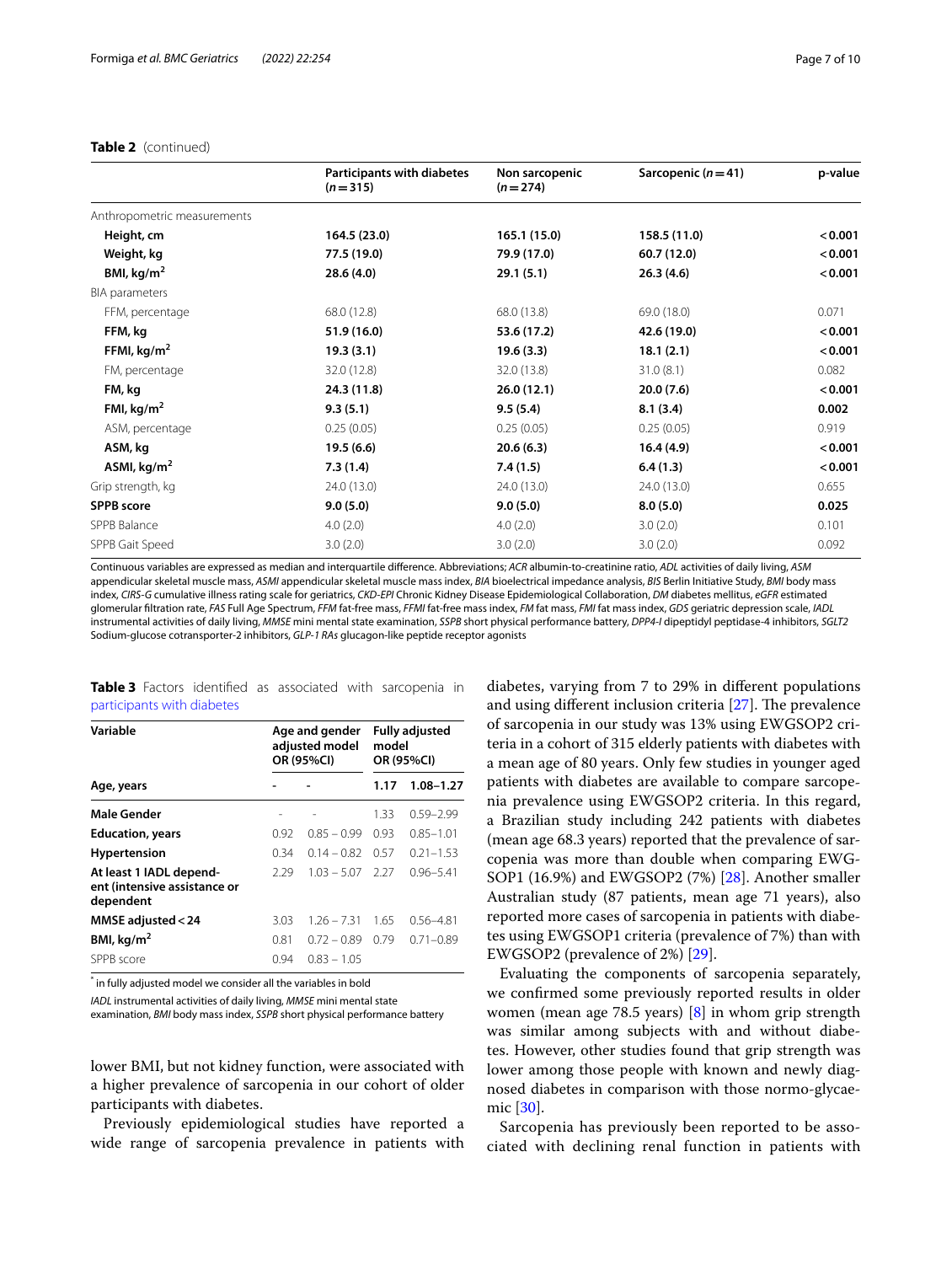diabetes [[12\]](#page-9-27), though in a younger population than the present cohort. Comparatively, the older age of our participants and the fact that a high percentage (up to three quarters) of the SCOPE participants with diabetes had some degree of CKD, may explain why no signifcant association was found between eGFR and sarcopenia in our cohort of diabetic participants. Besides, the use of creatinine-based eGFR equations may be misleading and could be masking a possible association between CKD and sarcopenia, due to sarcopenic participants (and consequently with low muscle mass) exhibiting lower serum creatinine levels, irrespective of their kidney function. Regarding kidney function it has also been shown that among diabetic patients, sarcopenia was more prevalent in those individuals with albuminuria ( $ACR \geq 30$   $\mu$ g/mg) than in those without  $[13]$  $[13]$  $[13]$ . The results of the present study are in line with these previous fndings, though without statistical signifcance, probably due to the small numbers of participants in each category of albuminuria.

In our study, analysis adjusted by age and sex showed that in elderly participants with diabetes, sarcopenia is associated with higher age, male gender, higher education, absence of hypertension as a comorbidity, more IADL dependence, poor cognitive performance (MMSE adjusted < 24) and lower BMI. In multivariate analyses older age and lower BMI were both associated with sarcopenia in our transversal study of participants with diabetes. In this regard, age-related decline in exercise capacity is a well-known major factor in the decline of muscle mass and muscle strength in older adults [[31](#page-9-29)]. Therefore, our results may suggest that patients with sarcopenia had a lower BMI due to the loss of muscle mass. The relationship between sarcopenia and cognition in our diabetic participants was not maintained in the multivariate analysis, though it is known that skeletal muscle produces and secretes myokines that regulate brain functions and participate in the muscle-brain endocrine loop [[32\]](#page-9-30).

In a study using the Asian Working Group criteria for sarcopenia [[31\]](#page-9-29) with 38 sarcopenic subjects, logistic regression analysis showed that older age (OR: 1.182), trunk fat mass (OR: 1.499) and free thyroxine (OR: 1.342) were independent risk factors for sarcopenia. Also lower BMI (OR: 0.365), exercise practice (OR: 0.016), female gender (OR: 0.000), metformin use (OR: 0.159) and greater trunk skeletal muscle mass (OR: 0.395) were protective factors for sarcopenia. In another interesting study, poor glycemic control was associated with low muscle mass in Japanese patients with DM (mean age 69.9 years) [[33](#page-9-31)]. However, the present study could not confrm such diferences between both groups in either basal fasting plasma glucose or hemoglobin A1c %.

Indirectly, insulin therapy may improve muscle health in aging subjects  $[34]$ . This effect of insulin may explain why no diferences in sarcopenia rates were found between insulin-dependent and non-insulin-dependent patients in our study, even though the former study probably included patients with more years of diabetes evolution and complications. Regarding oral pharmacological therapy for DM, it has been reported that dipeptidyl peptidase-4 inhibitors (DPP4-I) use may have a benefcial efect on the prevention of loss of muscle mass and its function compared with sulfonylureas [[35\]](#page-9-33). In our study, we could not demonstrate this efect of DPP4- I (probably due to low number of participants receiving this therapy), nor any signifcant association between current DM therapy at baseline and sarcopenia.

Our study has several limitations. First, we did not assess neither the "severity" of DM diagnosis (i.e. time from DM onset to frst hospital admission, DM-related complications or type and intensity of DM therapies used). Second, we did not distinguish between type 1 and type 2 DM, although it was assumed that the great majority of DM diagnoses in our elderly population aged≥75 years were type 2 DM. Furthermore, causality in the relationship between sarcopenia and diabetes cannot be established in a cross-sectional analysis. The number of patients with diabetes who were diagnosed with sarcopenia was limited and may not have been suffciently large to detect a signifcant diference between sarcopenia and kidney function parameters. Finally, the fact that more than one third of the study population was excluded due to missing data could introduce a bias, although assessment of the excluded participants showed no statistically signifcant diferences in main variables of interest.

#### **Conclusions**

Sarcopenia was present in one tenth of our older community-dwelling subjects with diabetes. Older age and lower BMI, but not kidney function, were associated with a higher prevalence of sarcopenia in these older participants with diabetes.

#### **Abbreviations**

ACR: Albumin-to-creatinine ratio; ADL: Activities of daily living; ASM: Appendicular skeletal muscle mass; ASMI: Appendicular skeletal muscle mass index; AWGS: Asian Working Group for Sarcopenia; BIA: Bioelectrical impedance analysis; BIS: Berlin Initiative Study; BMI: Body mass index; CGA: Comprehensive geriatric assessment; CIRS-G: Cumulative illness rating scale for geriatrics; CKD: Chronic kidney disease; CKD-EPI: Chronic Kidney Disease Epidemiological Collaboration; DXA: Dual-energy X-ray absorptiometry; eGFR: Estimated glomerular fltration rate; ESPEN: European Society of Clinical Nutrition; ESRD: End-stage renal disease; EWGSOP: European Working Group on Sarcopenia in Older People; FAS: Full Age Spectrum; FFM: Fat-free mass; FFMI: Fat-free mass index; FM: Fat mass; FMI: Fat mass index; FNIH: Foundation for the National Institutes of Health; GDS: Geriatric depression scale; GFR: Glomerular fltration rate; IADL: Instrumental activities of daily living; IWGS: International Working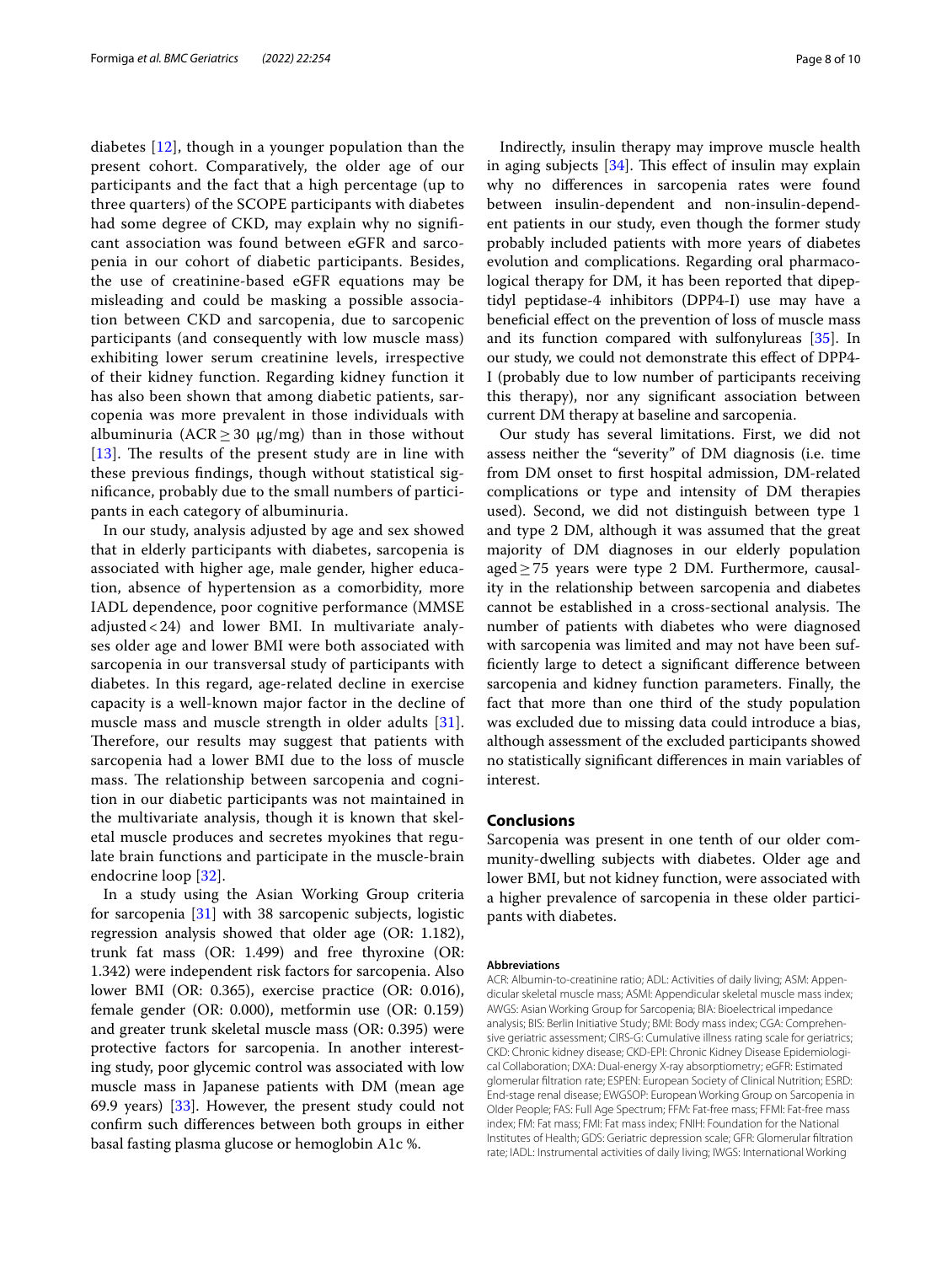Group on Sarcopenia; KDIGO: Kidney Disease Improving Global Outcomes; MDRD: Modification of Diet in Renal Disease; MMSE: Mini mental state examination; SCOPE: Screening for Chronic Kidney Disease among Older People across Europe; SCWD: Society on Sarcopenia, Cachexia and Wasting Disorders; SMM: Skeletal muscle mass; SMMI: Skeletal muscle mass index; SSPB: Short physical performance battery.

#### **Acknowledgements**

We thank CERCA Programme / Generalitat de Catalunya and Hospital Universitari de Bellvitge / Institut Català de la Salut for institutional support. We thank the BioGer IRCCS INRCA Biobank for the collection of the SCOPE samples.

We thank Paolo Fabietti for the statistical support.

#### **SCOPE study investigators**

#### **Consortium centers and members**

<sup>1</sup>Geriatric Unit, Internal Medicine Department and Nephrology Department, Hospital Universitari de Bellvitge, Institut d'Investigació Biomèdica de Bellvitge—IDIBELL, L'Hospitalet de Llobregat, Barcelona, Spain: Francesc Formiga, Rafael Moreno-González, Xavier Corbella, Yurema Martínez, Carolina Polo, Josep Maria Cruzado.

<sup>2</sup> Coordinating center, Fabrizia Lattanzio, Italian National Research Center on Aging (INRCA), Ancona, Italy – Principal Investigator. Andrea Corsonello, Silvia Bustacchini, Silvia Bolognini, Paola D'Ascoli, Raffaella Moresi, Giuseppina Di Stefano, Cinzia Giammarchi, Anna Rita Bonfgli, Roberta Galeazzi, Federica Lenci, Stefano Della Bella, Enrico Bordoni, Mauro Provinciali, Robertina Giacconi, Cinzia Giuli, Demetrio Postacchini, Sabrina Garasto, Annalisa Cozza—Italian National Research Center on Aging (INRCA), Ancona, Fermo and Cosenza, Italy – Coordinating staf. Romano Firmani, Moreno Nacciariti, Mirko Di Rosa, Paolo

Fabbietti – Technical and statistical support. <sup>3</sup>Department of Medical Sciences, Uppsala University, Sweden: Johan Ärnlöv, Axel Carlsson, Tobias Feldreich.

<sup>4</sup>Section of Geriatric Medicine, Department of Internal Medicine, Erasmus University Medical Center Rotterdam, The Netherlands: Francesco Mattace-Raso, Lisanne Tap, Gijsbertus Ziere, Jeannette Goudzwaard

5 Department of Geriatrics, Healthy Ageing Research Centre, Medical University of Lodz, Poland: Tomasz Kostka, Agnieszka Guligowska, Łukasz Kroc, Bartłomiej K Sołtysik, Katarzyna Smyj, Elizaveta Fife, Joanna Kostka, Małgorzata Pigłowska Department of Geriatrics, Healthy Ageing Research Centre, Medical University of Lodz, Poland: Tomasz Kostka, Agnieszka Guligowska, Łukasz Kroc, Bartłomiej K Sołtysik, Małgorzata Pigłowska, Agnieszka Wójcik, Zuzanna Chrząstek, Natalia Sosowska, Anna Telążka, Joanna Kostka, Katarzyna Smyj.

<sup>6</sup>Department of General Internal Medicine and Geriatrics, Krankenhaus Barmherzige Brüder Regensburg and Institute for Biomedicine of Aging, Friedrich-Alexander-Universität Erlangen-Nürnberg, Germany: Christian Weingart, Ellen Freiberger, Cornel Sieber.

<sup>7</sup> Department of Internal Medicine, Medical University of Graz, Austria: Gerhard Hubert Wirnsberger, Regina Elisabeth Roller-Wirnsberger, Carolin Herzog, Sonja Lindner.

<sup>8</sup>The Recanati School for Community Health Professions at the faculty of Health Sciences at Ben-Gurion University of the Negev, Israel: Rada Artzi-Medvedik, Yehudit Melzer, Mark Clarfeld, Itshak Melzer; and Maccabi Healthcare services southern region, Israel: Rada Artzi-Medvedik, Ilan Yehoshua, Yehudit Melzer.

<sup>9</sup>Department of Geriatric Medicine, Hospital Clínico San Carlos, Madrid, Spain: Pedro Gil Gregorio, Sara Laínez Martínez, Monica González Alonso, Jose A. Herrero Calvo, Fernando Tornero Molina, Lara Guardado Fuentes, Pamela Carrillo García, María Mombiedro Pérez.

Scientifc advisory board (SAB)

Roberto Bernabei, Catholic University of Sacred Heart, Rome, Italy.

Christophe Bula, University of Lausanne, Switzerland.

Hermann Haller, Hannover Medical School, Hannover, Germany. Carmine Zoccali, CNR-IBIM Clinical Epidemiology and Pathophysiology of Renal Diseases and Hypertension, Reggio Calabria, Italy.

Data and Ethics Management Board (DEMB)

Dr. Kitty Jager, University of Amsterdam, The Netherlands.

Dr. Wim Van Biesen, University Hospital of Ghent, Belgium.

Paul E. Stevens, East Kent Hospitals University NHS Foundation Trust, Canterbury, United Kingdom.

#### **Disclaimer**

The European Commission support for the production of this publication does not constitute an endorsement of the contents which refects the views only of the authors, and the Commission cannot be held responsible for any use which may be made of the information contained therein.

#### **Author contributions**

FF, RMG, and XC participated in study protocol design, data collection and drafting of the manuscript. AC, CG and FL conceived the study, coordinated study protocol and data collection, participated in manuscript revision and approval. FF participated in data analysis, manuscript drafting and revision. AC, JÄ, FMR, TK, CW, RRW, LT, AG, CS, GW, RAM, IY participated in study protocol design, data collection, and manuscript revision and approval. All authors read and approved the fnal manuscript.

#### **Funding**

The SCOPE project was granted by the European Union Horizon 2020 program, under the Grant Agreement n° 634869**.**

#### **Availability of data and materials**

The data cannot be shared publicly because there was no such approval in the study protocol. The datasets used and analyzed during the study are available from the corresponding author upon reasonable request and subject to ethical approval request.

#### **Declarations**

#### **Ethics approval and consent to participate**

The study protocol was approved by ethics committees at all participating institutions, and complies with the Declaration of Helsinki and Good Clinical Practice Guidelines. Only baseline data are used in the present study. Ethics approvals have been obtained by Ethics Committees in participating institutions as follows:

Italian National Research Center on Aging (INRCA), Italy, #2015 0522 IN, January 27, 2016.

University of Lodz, Poland, #RNN/314/15/KE, November 17, 2015. Medizinische Universität Graz, Austria, #28–314 ex 15/16, August 5, 2016. Erasmus Medical Center Rotterdam, The Netherland, #MEC-2016–036— #NL56039.078.15, v.4, March 7, 2016.

Hospital Clínico San Carlos, Madrid, Spain, # 15/532-E\_BC, September 16, 2016. Bellvitge University Hospital Barcellona, Spain, #PR204/15, January 29, 2016. Friedrich-Alexander University Erlangen-Nürnberg, Germany, #340\_15B, January 21, 2016.

Helsinki committee in Maccabi Healthcare services, Bait Ba-lev, Bat Yam, Israel, #45/2016, July 24, 2016.

The informed consent was signed by the subject or a close relative. All methods were performed in accordance with relevant guidelines and regulations.

## **Consent for publication**

Not applicable.

#### **Competing interests**

The authors declare that they have no competing interests.

#### **Author details**

<sup>1</sup> Geriatric Unit, Internal Medicine Department, Systemic Diseases, Ageing Group, Cardiovascular, Respiratory, Systemic Diseases, Cellular Aging Program, Institut dInvestigació Biomèdica de Bellvitge IDIBELL, Hospital Universitari de Bellvitge, LHospitalet de Llobregat, Barcelona, Spain. <sup>2</sup>Italian National Research Center On Aging (IRCCS INRCA), Ancona, Fermo and Cosenza, Italy. <sup>3</sup> Department of Neurobiology, Care Sciences and Society, Division of Family Medicine and Primary Care, Karolinska Institute, Huddinge, Sweden. <sup>4</sup> Academic Primary Healthcare Centre, Stockholm, Sweden.<sup>5</sup> Department of Internal Medicine, Section of Geriatric Medicine, Erasmus MC, University Medical Center Rotterdam, Rotterdam, The Netherlands. <sup>6</sup>Department of Geriatrics, Healthy Ageing Research Centre, Medical University of Lodz, Lodz, Poland. <sup>7</sup> Department of Internal Medicine-Geriatrics, Institute for Biomedicine of Aging (IBA), Krank‑ enhaus Barmherzige Brüder, Regensburg, Germany. <sup>8</sup>Department of Internal Medicine, Medical University of Graz, Graz, Austria. <sup>9</sup> Department of Physical Therapy, Recanati School for Community Health Professions at the Faculty